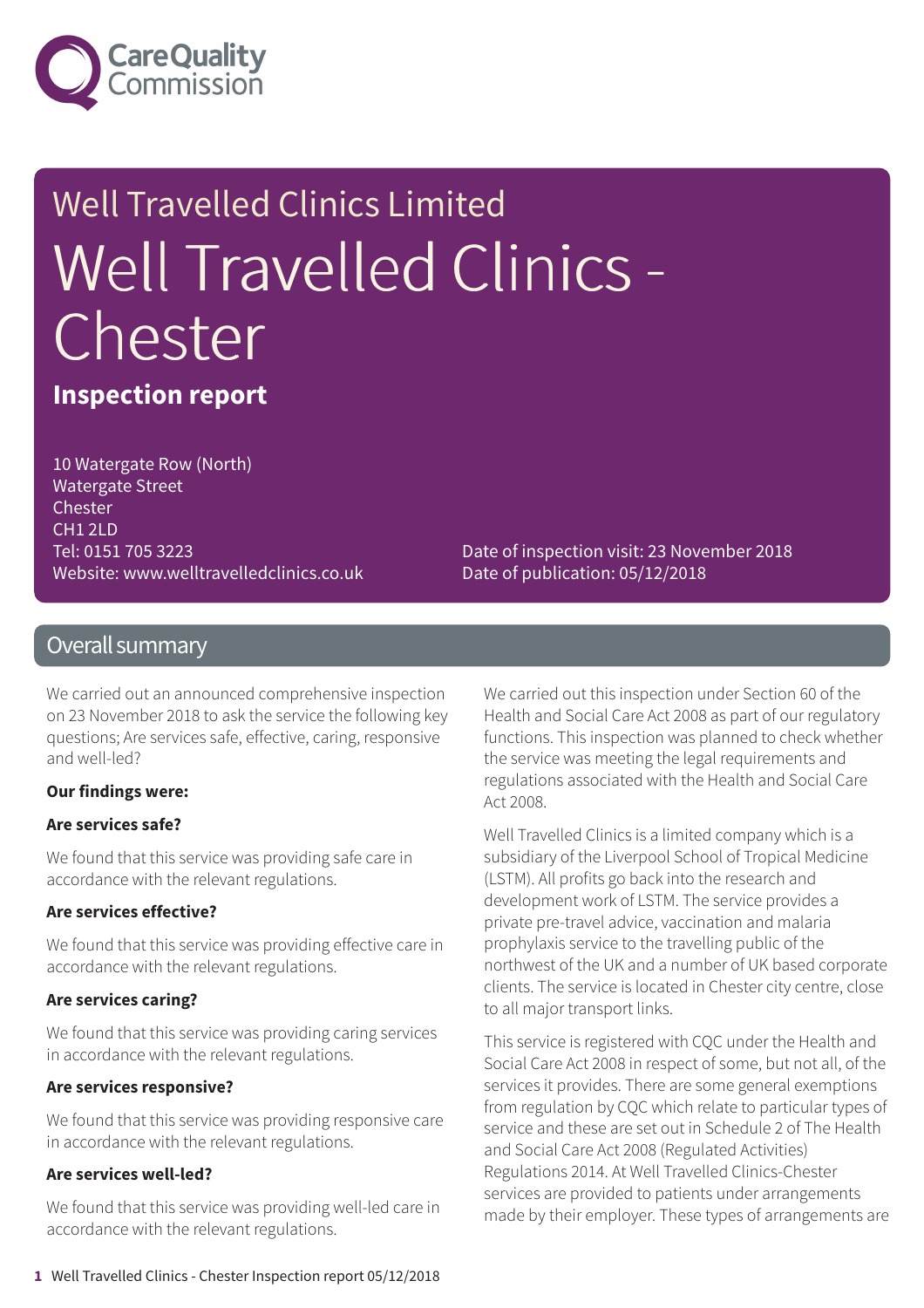# Summary of findings

exempt by law from CQC regulation. Therefore, at Well Travelled Clinics-Chester we were only able to inspect the services which are not arranged for patients by their employers.

As part of our inspection we asked for Care Quality Commission comment cards to be completed by patients prior to our inspection visit. We received 30 comment cards, all of which were positive about the standard of care received.

#### **Our key findings were:**

- Systems were in place to protect people from avoidable harm and abuse. When mistakes occurred lessons were learned.
- There were effective arrangements in place for the management of vaccines and medicines.
- Staff were aware of current evidence based guidance. Staff had been trained to provide them with the skills and knowledge to deliver effective care and treatment.
- The service took part in audit and research.
- Care Quality Commission (CQC) comment cards reviewed indicated that patients were very satisfied with the service they received. Patients commented that this was an excellent service and that staff were very informative and helpful.
- There was a clear leadership structure and staff felt supported by management and worked very well together as a team.

**Professor Steve Field** CBE FRCP FFPH FRCGPChief Inspector of General Practice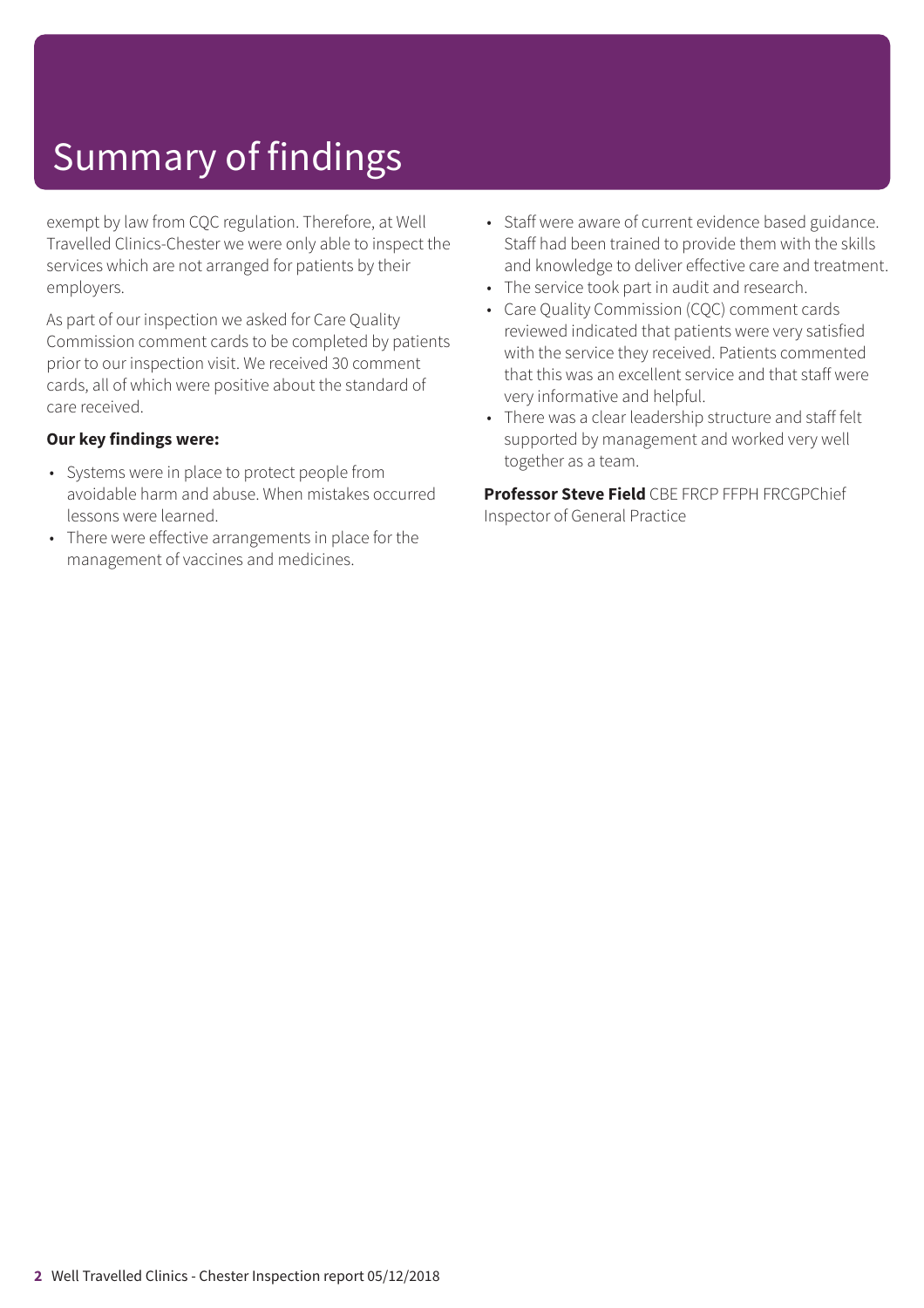

# Well Travelled Clinics - Chester

**Detailed findings**

### Background to this inspection

Well Travelled Clinics Limited has clinics in Liverpool and Chester. This is the inspection report for Well Travelled Clinics Chester which is located at 10 Watergate Row (North), Watergate Street Chester, CH1 2LD. The provider's website address is www.welltravelledclinics.co.uk

Well Travelled Clinics Limited is a company of the Liverpool School of Tropical Medicine (LSTM). It provides a non-NHS, fee paying pre-travel advice, vaccination and malaria prophylaxis service to the travelling public of the northwest of the UK and a number of UK based corporate clients.

In addition, GPs sometimes referred patients who had complex medical issues and the service worked alongside consultants from local hospitals for additional support. The service is also involved in education. For example, providing vaccination and immunisation updates for staff working at Chester Zoo. The service is located in Chester city centre, close to all major transport links. The service sees approximately 220 to 250 patients per month.

The service has two doctors and nine nurses and also contracts a part-time consultant pharmacist for specific advice and support in relation to medicines management. The Well Travelled Clinics – Chester is open from 9am to 4:30pm, Tuesday to Friday and from 9am to 1pm on Saturdays for pre-bookable appointments.

Our inspection team was led by a CQC lead inspector**.**

We inspected this service on 23 November 2018. During our visit we:

- Spoke with a range of staff (including the registered manager, clinical lead nurse, nursing and administration staff members).
- Reviewed documents and policies.

The service provided background information which was reviewed prior to the inspection.

We did not receive any information of concern from other organisations.

To get to the heart of patients' experiences of care and treatment, we always ask the following five questions:

- Is it safe?
- Is it effective?
- Is it caring?
- Is it responsive to people's needs?
- Is it well-led?

These questions therefore formed the framework for the areas we looked at during the inspection.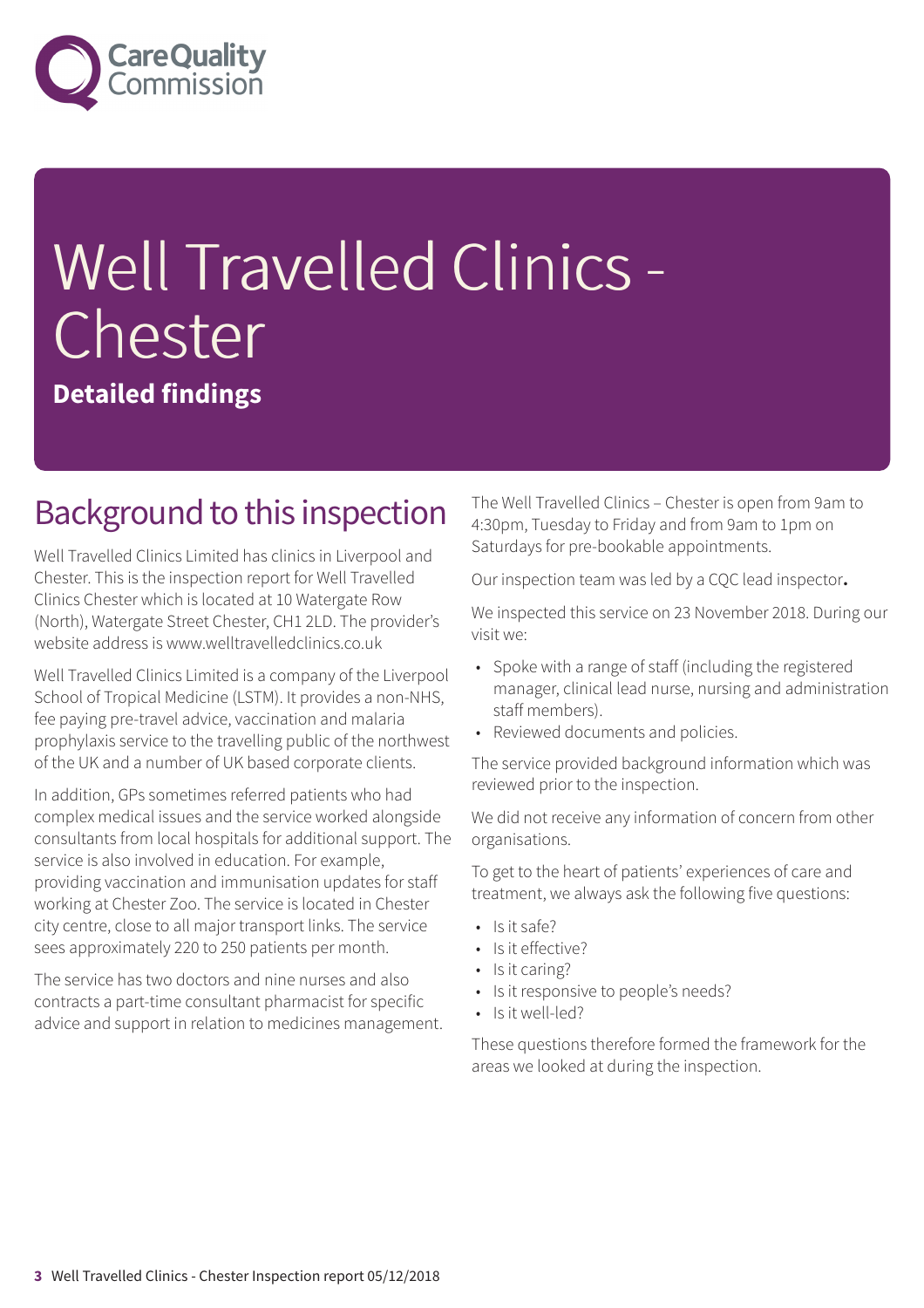# Are services safe?

# **Our findings**

#### **Safety systems and processes**

The service had clear systems to keep people safe and safeguarded from abuse.

- The provider conducted safety risk assessments. It had appropriate safety policies, which were regularly reviewed and communicated to staff. Staff received safety information from the service as part of their induction and refresher training.
- The service had systems to safeguard children and vulnerable adults from abuse. Policies were regularly reviewed and were accessible to all staff. They outlined clearly who to go to for further guidance.
- The provider carried out staff checks at the time of recruitment and on an ongoing basis where appropriate. Disclosure and Barring Service (DBS) checks were undertaken where required. (DBS checks identify whether a person has a criminal record or is on an official list of people barred from working in roles where they may have contact with children or adults who may be vulnerable).
- All staff received up-to-date safeguarding and safety training appropriate to their role. They knew how to identify and report concerns. Staff who acted as chaperones were trained for the role and had received a DBS check.
- There was an effective system to manage infection prevention and control.
- There were systems for safely managing healthcare waste.
- The clinic had a variety of risk assessments in place to monitor safety of the premises such as fire safety, control of substances hazardous to health and Legionella.
- The provider ensured that facilities and equipment were safe and that equipment was maintained according to manufacturers' instructions.

#### **Risks to patients**

There were systems to assess, monitor and manage risks to patient safety.

- There were arrangements for planning and monitoring the number and mix of staff needed.
- There was an effective induction system for staff tailored to their role.
- Staff understood their responsibilities to manage emergencies and to recognise those in need of urgent medical attention. All reception staff received annual basic life support training and clinical staff received intermediate life support training.
- The clinic had an oxygen cylinder with adult and children's masks, a defibrillator and there was also a first aid kit available.
- Emergency medicines were easily accessible to staff in a secure area of the clinic and all staff knew of their location. Medicines were checked on a regular basis. All the medicines we checked were in date and fit for use based on the treatment provided, including for anaphylaxis.
- When there were changes to services or staff the service assessed and monitored the impact on safety.
- There were appropriate indemnity arrangements in place to cover all potential liabilities.

#### **Information to deliver safe care and treatment**

Staff had the information they needed to deliver safe care and treatment to patients.

• The service had systems for sharing information with staff and other agencies to enable them to deliver safe care and treatment.

#### **Safe and appropriate use of medicines**

The service had reliable systems for appropriate and safe handling of medicines.

- The arrangements for managing medicines, including emergency medicines and vaccinations, in the clinic kept patients safe (including obtaining, prescribing, recording,handling, storing and security).
- Patient Group Directions (PGDs) had been adopted by the clinic to allow nurses to administer travel medicines in line with legislation. These are written instructions for the supply or administration of medicines to groups of patients who may not be individually identified before presentation for treatment. They were in-date and properly authorised.
- The fridge temperature was appropriately monitored on a daily basis, and we saw evidence of the cold chain being maintained.

#### **Track record on safety**

The service had a good safety record.

**4** Well Travelled Clinics - Chester Inspection report 05/12/2018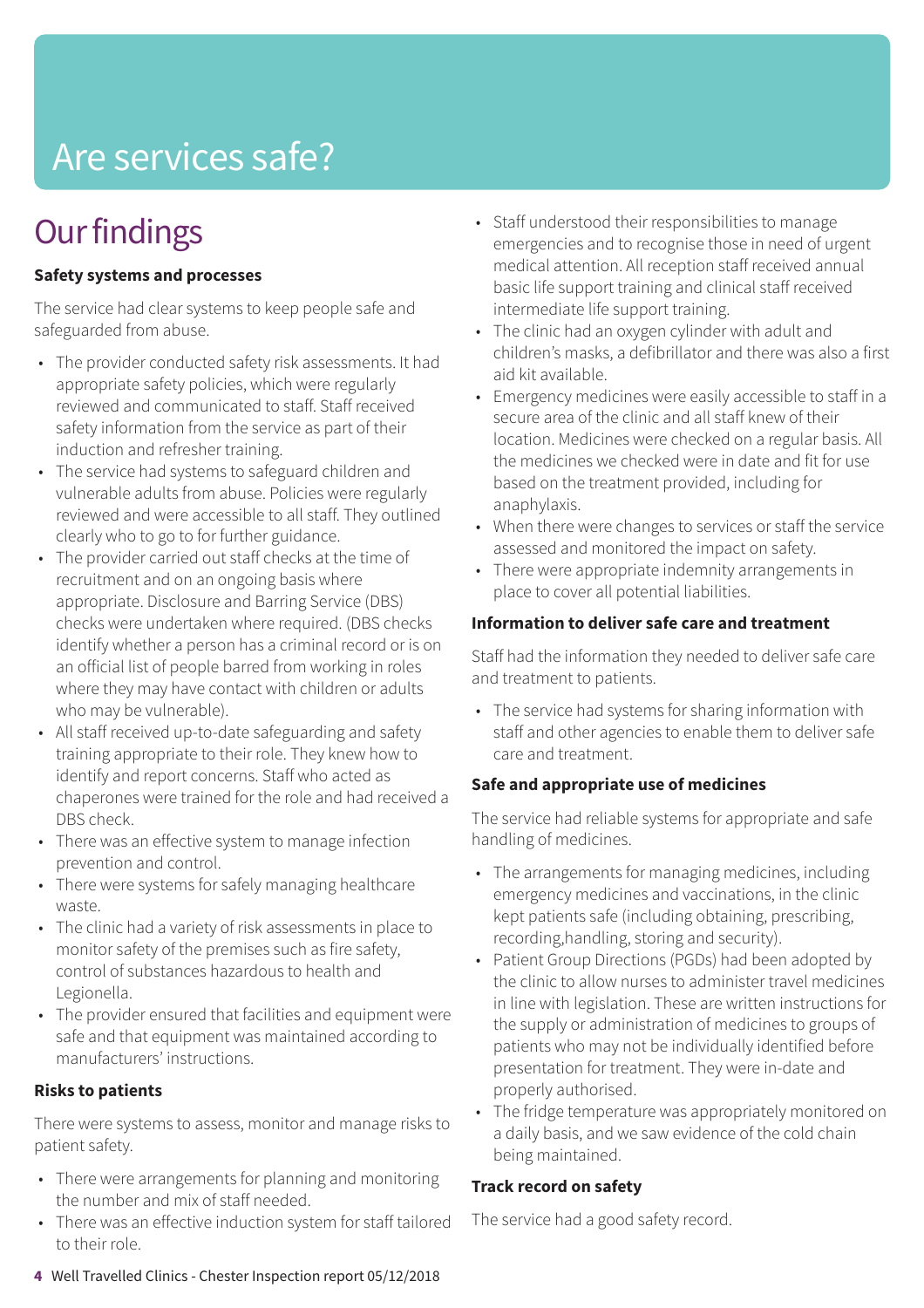# Are services safe?

- There were comprehensive risk assessments in relation to safety issues.
- The service monitored and reviewed activity. This helped it to understand risks and gave a clear, accurate and current picture that led to safety improvements.

#### **Lessons learned and improvements made**

The service learned and made improvements when things went wrong.

There was a system for recording and acting on significant events. Staff understood their duty to raise concerns and

report incidents and near misses. Leaders and managers supported them when they did so. The service learned and shared lessons identified themes and took action to improve safety in the service.

The provider was aware of and complied with the requirements of the Duty of Candour. The provider encouraged a culture of openness and honesty. The service had systems in place for knowing about notifiable safety incidents.

The service acted on and learned from external safety events as well as patient and medicine safety alerts. The service had an effective mechanism in place to disseminate alerts to all members of the team.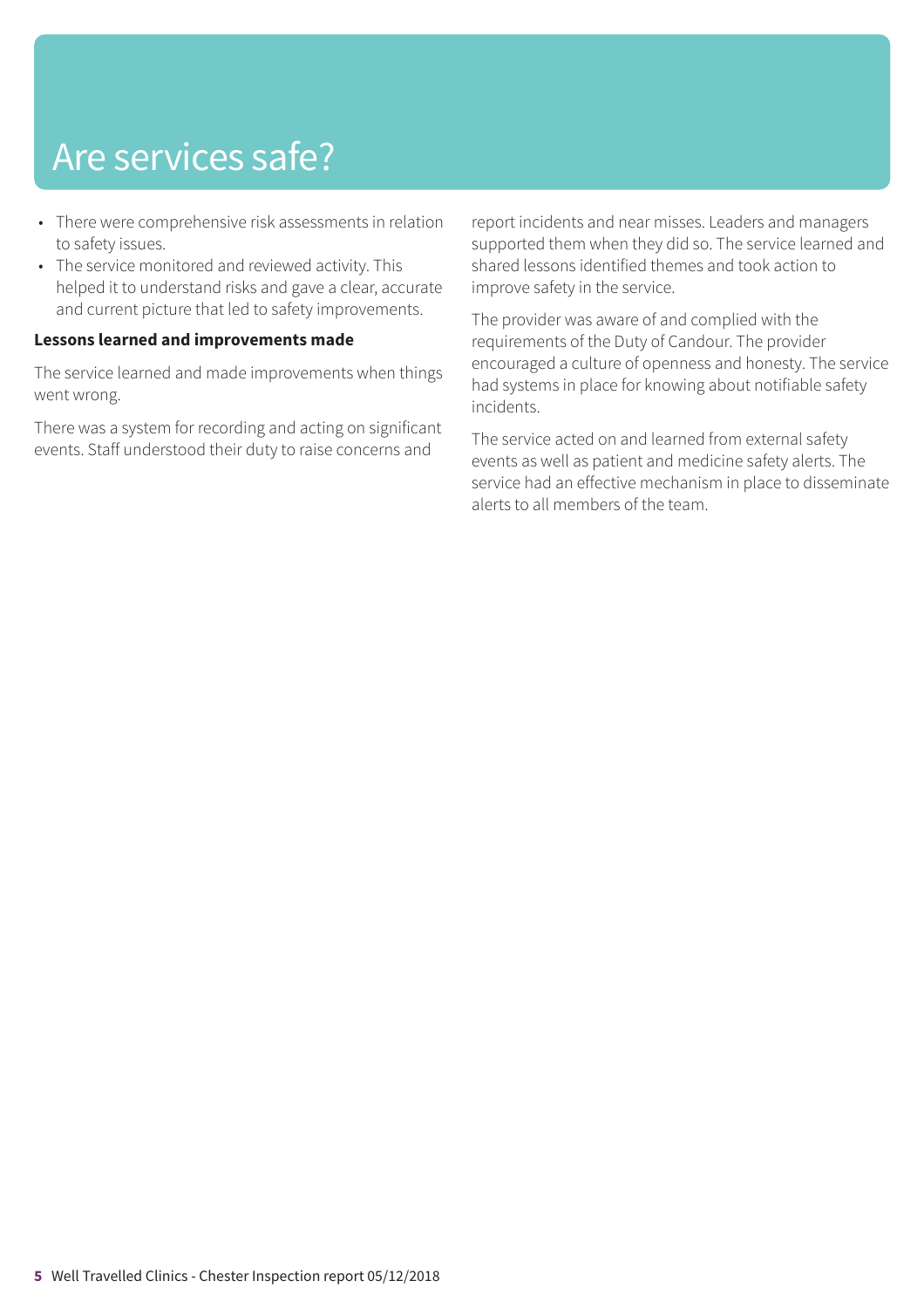# Are services effective?

(for example, treatment is effective)

## **Our findings**

#### **Effective needs assessment, care and treatment**

The provider had systems to keep clinicians up to date with current evidence based practice. We saw evidence that clinicians assessed and delivered care and treatment in line with current legislation, standards and guidance. Staff had access to guidelines from a recognised NHS travel information website and used this information to deliver care and treatment that met peoples' needs.

#### **Monitoring care and treatment**

The service was actively involved in quality improvement activity. For example, antibiotic prescribing.

The clinic monitored that guidelines were followed through risk assessments, audits and random sample checks of patient records. This included an up-to-date medical history, a clinical assessment and recording of consent to treatment.

#### **Effective staffing**

Staff had the skills, knowledge and experience to carry out their roles.

- All staff were appropriately qualified. The provider had an induction programme for all newly appointed staff.
- Relevant professionals were registered with the General Medical Council (GMC) or Nursing and Midwifery Council and were up to date with revalidation.
- The provider understood the learning needs of staff and provided protected time and training to meet them. Up to date records of skills, qualifications and training were maintained. Staff were encouraged and given opportunities to develop.
- Staff whose role included immunisation had received specific training and could demonstrate how they stayed up to date.

#### **Coordinating patient care and information sharing**

Staff worked together, and worked well with other organisations, to deliver effective care and treatment.

- Patients received coordinated and person-centred care. Staff referred to, and communicated effectively with, other services when appropriate.
- Before providing treatment, clinicians ensured they had adequate knowledge of the patient's health, any relevant test results and their medicines history.
- All patients were asked for consent to share details of their consultation and any medicines prescribed with their registered GP when necessary.

#### **Supporting patients to live healthier lives**

Staff were proactive in empowering patients, and supporting them to manage their own health and maximise their independence.

- Where appropriate, staff gave people advice so they could self-care.
- Risk factors were identified and highlighted to patients.
- Information was available on the provider's website.

#### **Consent to care and treatment**

The service obtained consent to care and treatment in line with legislation and guidance.

- Staff understood the requirements of legislation and guidance when considering consent and decision making.
- The service had introduced a system whereby the patient's computerised medical record had a box to tick for verbal consent given. If the consent was not recorded the computer system would not allow the clinician to move from the record on the computer until this was actioned.
- Staff supported patients to make decisions. Where appropriate, they assessed and recorded a patient's mental capacity to make a decision.
- The service monitored the process for seeking consent appropriately.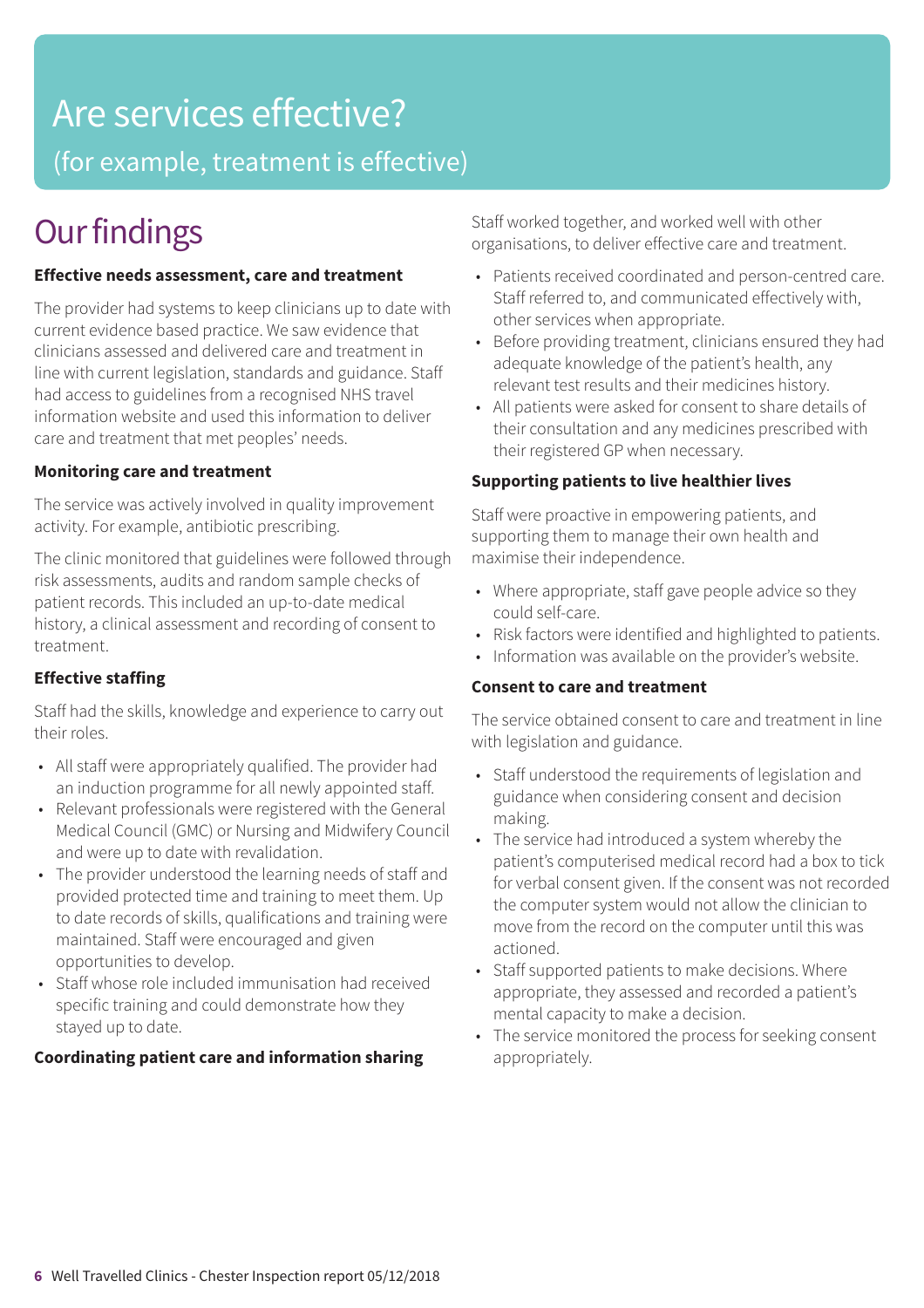# Are services caring?

# **Our findings**

#### **Kindness, respect and compassion**

Staff treated patients with kindness, respect and compassion.

- Feedback from patients was positive about the way staff treated people.
- The service gave patients timely support and information.

#### **Involvement in decisions about care and treatment**

Staff helped patients to be involved in decisions about care and treatment.

- Foreign language patient information leaflets produced by the vaccine companies and translation services were available.
- Patients told us through comment cards, that they felt listened to and supported by staff and had sufficient time during consultations to make an informed decision about the choice of treatment available to them.

#### **Privacy and Dignity**

The service respected patients' privacy and dignity.

- Staff recognised the importance of people's dignity and respect.
- Staff knew that if patients wanted to discuss sensitive issues or appeared distressed they could offer them a private room to discuss their needs.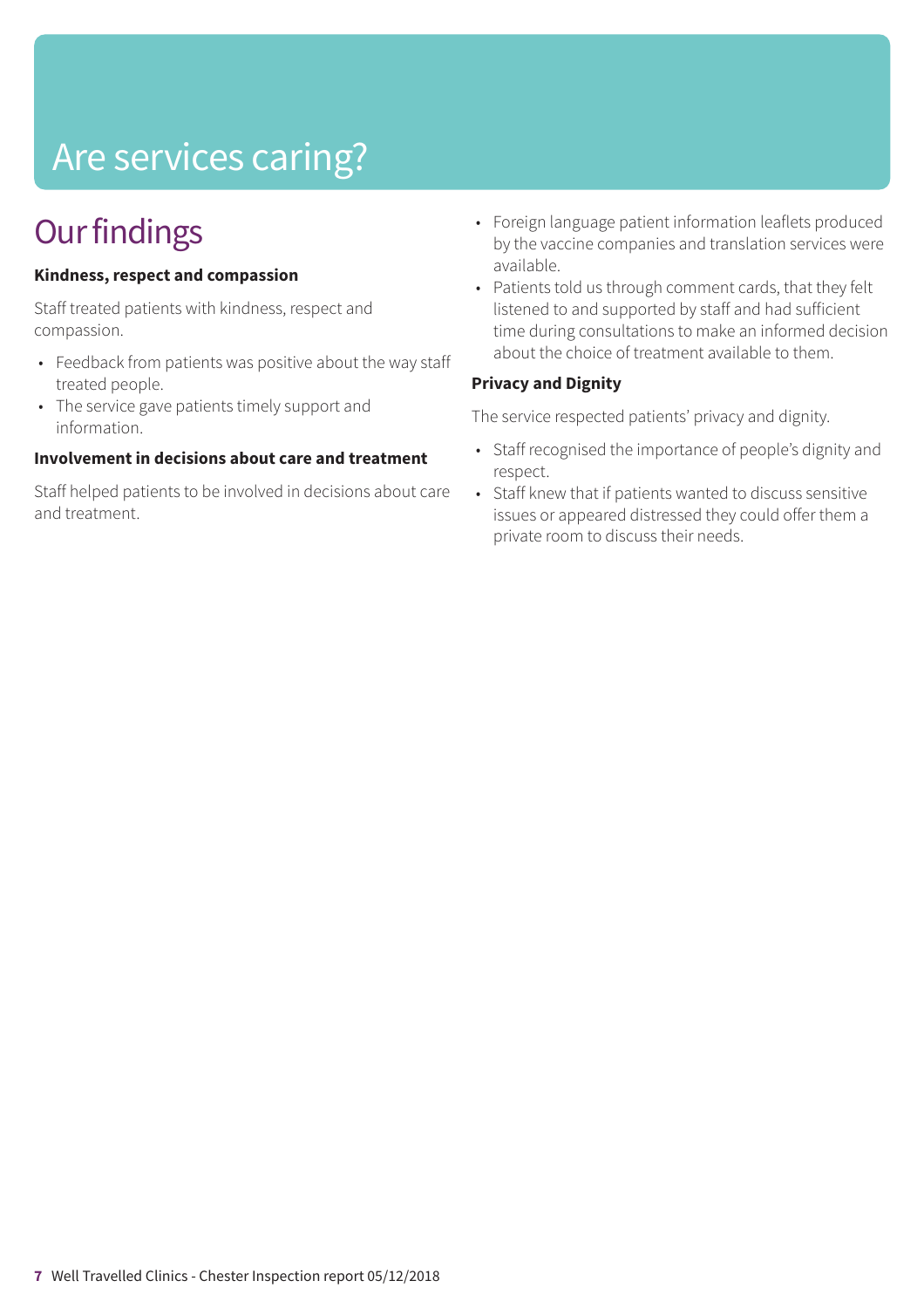# Are services responsive to people's needs?

(for example, to feedback?)

# **Our findings**

#### **Responding to and meeting people's needs**

The service organised and delivered services to meet patients' needs. It took account of patient needs and preferences.

- The clinic is designated as a yellow fever centre, which meant it was able to accommodate people's needs around the demand for this vaccine.
- The facilities and premises were appropriate for the services delivered.

#### **Timely access to the service**

Patients were able to access care and treatment from the service within an appropriate timescale for their needs.

The Well Travelled Clinics – Chester is open from 9am to 4:30pm, Tuesday to Friday and from 9am to 1pm on Saturdays for pre-bookable appointments.

#### **Listening and learning from concerns and complaints**

The service took complaints and concerns seriously and responded to them appropriately to improve the quality of care.

- Information about how to make a complaint or raise concerns was available.
- The service had complaint policy and procedures in place.
- The service learned lessons from individual concerns and complaints and also from analysis of trends. It acted as a result to improve the quality of care. For example, the clinic had introduced an on-line appointment request system on their website to reduce the time taken for telephone calls to be answered.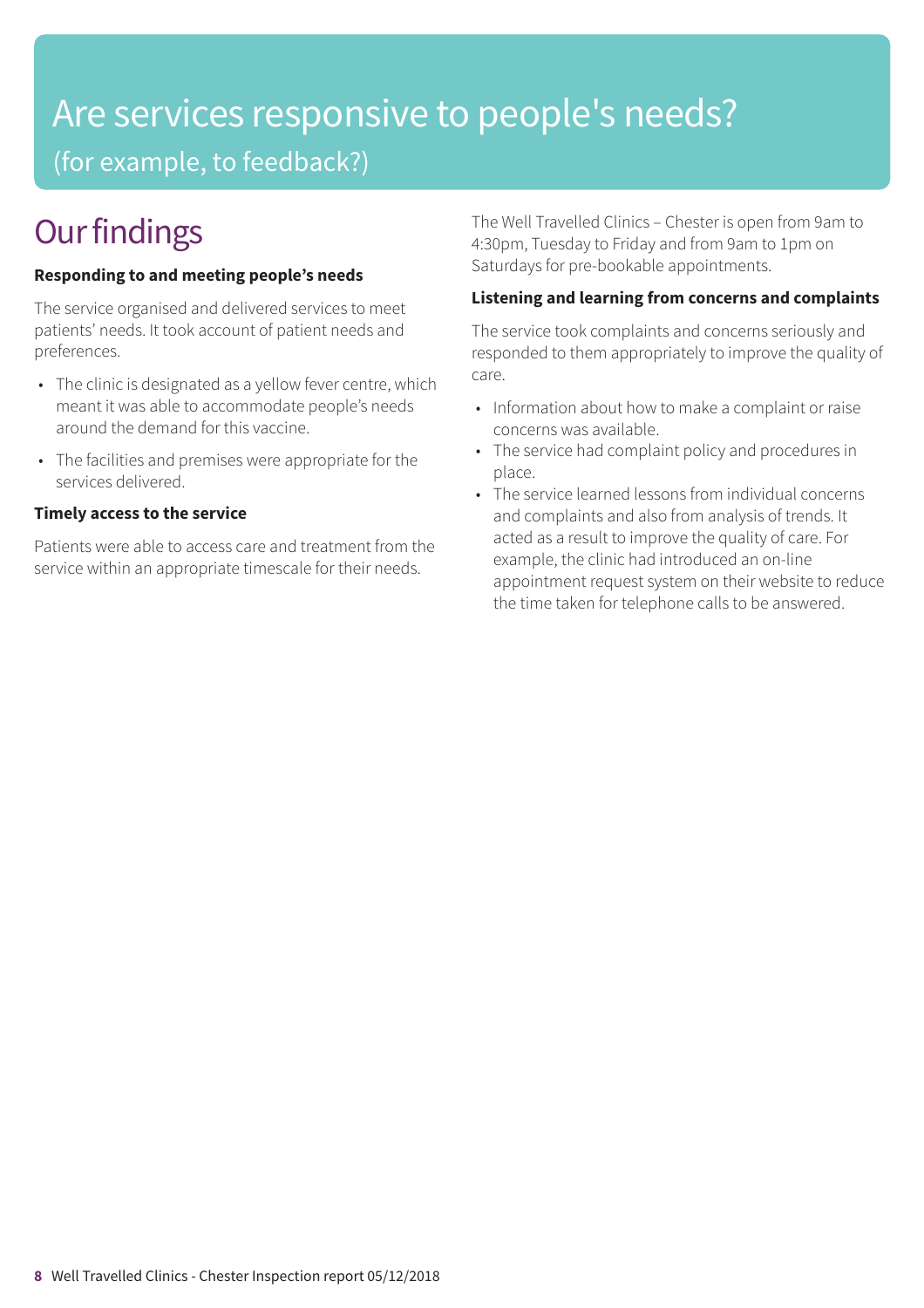### Are services well-led?

(for example, are they well-managed and do senior leaders listen, learn and take appropriate action?)

## **Our findings**

#### **Leadership capacity and capability;**

Leaders had the capacity and skills to deliver high-quality, sustainable care.

- Leaders were knowledgeable about issues and priorities relating to the quality and future of services.
- Leaders at all levels were visible and approachable. They worked closely with staff and others to make sure they prioritised compassionate and inclusive leadership.

#### **Vision and strategy**

The service had a clear vision and credible strategy to deliver high quality care and promote good outcomes for patients.

- There was a clear vision and set of values. The service had a realistic strategy and supporting business plans to achieve priorities.
- Staff were aware of and understood the vision, values and strategy and their role in achieving them.
- The service monitored progress against delivery of the strategy.

#### **Culture**

The service had a culture of high-quality sustainable care.

- Staff felt respected, supported and valued. They were proud to work for the service.
- The service focused on the needs of patients.
- Leaders and managers acted on behaviour and performance consistent with the vision and values.
- Openness, honesty and transparency were demonstrated when responding to incidents and complaints. The provider was aware of and had systems to ensure compliance with the requirements of the duty of candour.
- Staff we spoke with told us they were able to raise concerns and were encouraged to do so. They had confidence that these would be addressed.
- There were processes for providing all staff with the development they need. This included appraisal and career development conversations. All staff received regular annual appraisals in the last year. Staff were given protected time for professional development and evaluation of their clinical work.
- There was a strong emphasis on the safety and well-being of all staff.
- The service actively promoted equality and diversity. It identified and addressed the causes of any workforce inequality. Staff had received equality and diversity training. Staff felt they were treated equally.
- There were positive relationships between staff and teams.

#### **Governance arrangements**

There were clear responsibilities, roles and systems of accountability to support good governance and management.

- Structures, processes and systems to support good governance and management were clearly set out, understood and effective.
- Staff were clear on their roles and accountabilities.
- Leaders had established proper policies, procedures and activities to ensure safety and assured themselves that they were operating as intended.

#### **Managing risks, issues and performance**

There were clear and effective processes for managing risks, issues and performance.

- There was an effective, process to identify, understand, monitor and address current and future risks including risks to patient safety.
- The service had processes to manage current and future performance. Performance of clinical staff could be demonstrated through audit of their consultations, prescribing and referral decisions. Leaders had oversight of safety alerts, incidents, and complaints.
- Clinical audit had a positive impact on quality of care and outcomes for patients. There was clear evidence of action to change services to improve quality.
- The provider had plans in place and had trained staff for major incidents.

#### **Appropriate and accurate information**

The service acted on appropriate and accurate information.

• Quality and operational information was used to ensure and improve performance. Performance information was combined with the views of patients.